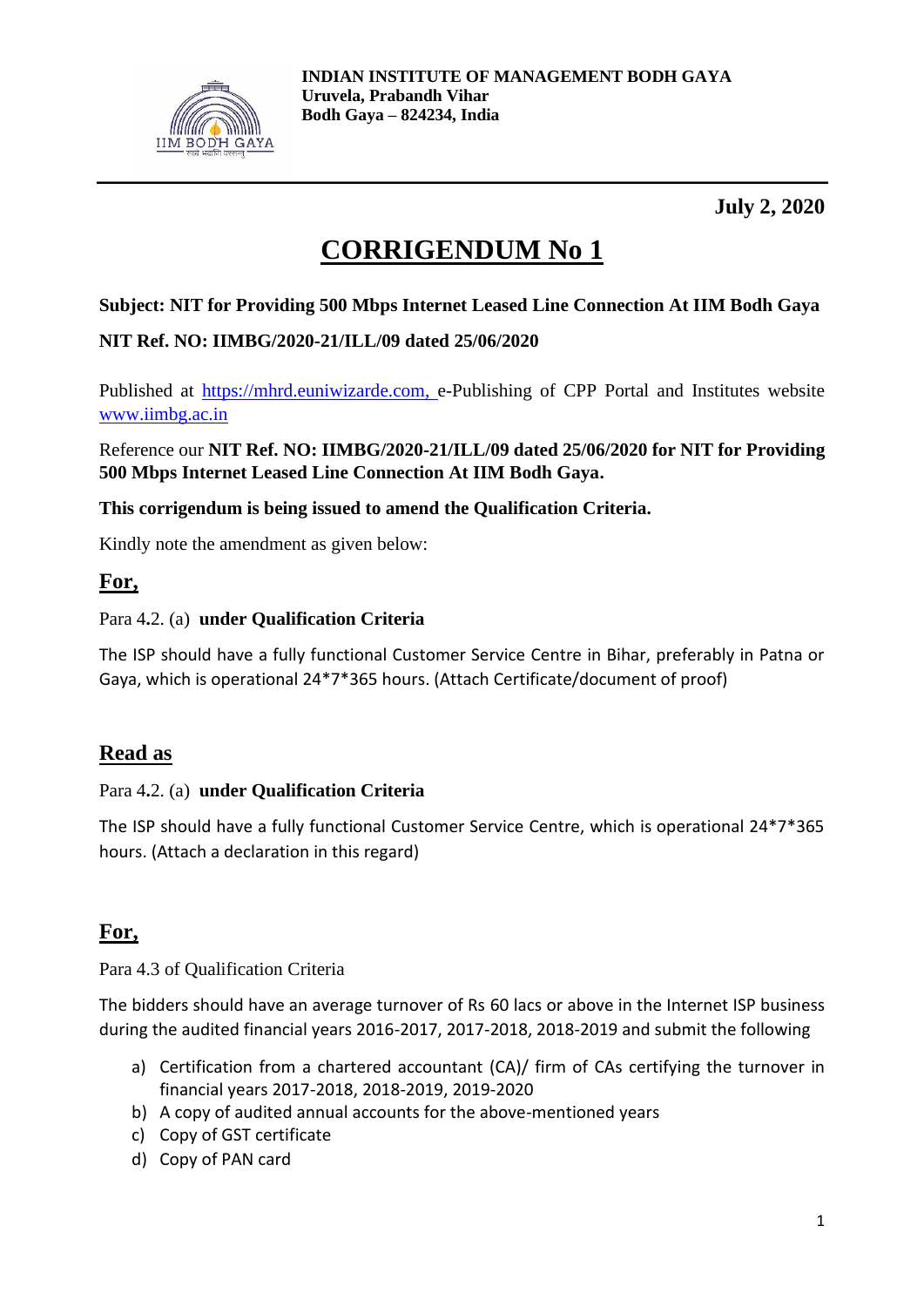## **Read as**

Para 4.3 of Qualification Criteria

The bidders should have an average turnover of Rs 60 lacs or above in the audited financial years 2016-2017, 2017-2018, 2018-2019 and submit the following

- a) Certification from a chartered accountant (CA)/ firm of CAs certifying the turnover in financial years 2016-2017,2017-2018, 2018-2019
- b) A copy of audited annual accounts for the above-mentioned years
- c) Copy of GST certificate
- d) Copy of PAN card

### **For,**

Para 3 of Technical Bid (Annexure 1)

The ISP/bidder should have Network Operation Centre (NOC)/Customer Service Center in Bihar for trouble shooting round the clock preferably in Gaya or Patna. The service provider should furnish details of Toll-free number reachable from Mobile phone for logging complaints. **(Attach Certificate/document of proof)**

### **Read as**

Para 3 of Technical Bid (Annexure 1)

The ISP/bidder should have Network Operation Centre (NOC) in Bihar, preferably in Gaya or Patna, for trouble shooting. The service provider should furnish details of Toll-free number reachable from Mobile phone for logging complaints. **(Attach Certificate/document of proof)**

# **For,**

Para 5 of Technical Bid (Annexure 1)

The bidders should have an average turnover of Rs 60 Lakh or above in the Internet ISP business during the audited financial years 2016-2017, 2017-2018, 2018-2019 and submit the following

a) Certification from a chartered accountant (CA)/ firm of CAs certifying the turnover in financial years 2016-2017, 2017-2018, 2018-2019 **(Document Proof)**

# **Read as**

Para 5 of Technical Bid (Annexure 1)

The bidders should have an average turnover of Rs 60 Lakh or above in the audited financial years 2016-2017, 2017-2018, 2018-2019 and submit the following